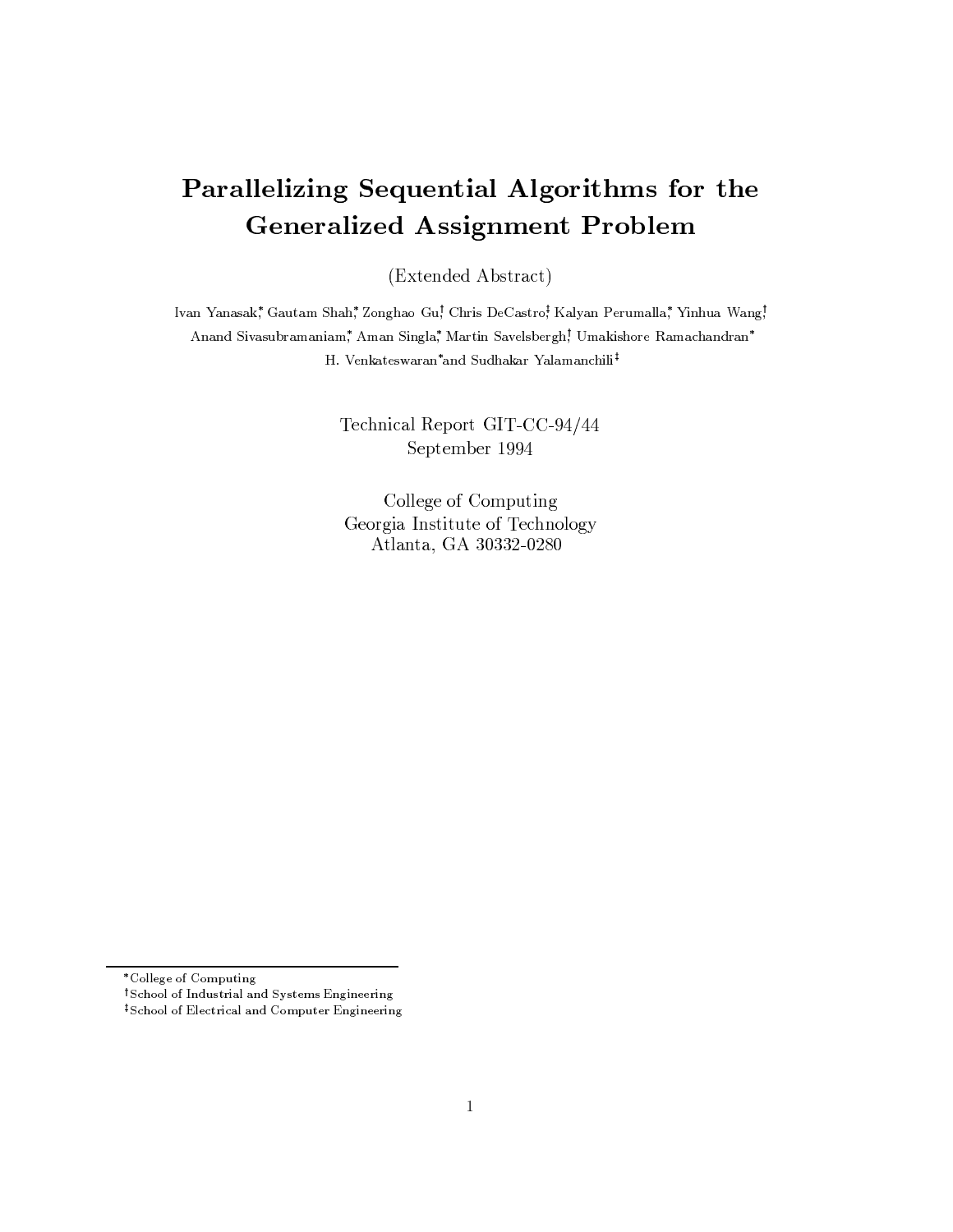### Introduction  $\mathbf 1$

The Generalized Assignment Problem (GAP) asks for a maximum profit assignment of n tasks to m agents such that each task is assigned to precisely one agent subject to resource restrictions on the agents. Although interesting and useful in its own right, its main importance stems from the fact that it appears as a substructure in many models developed to solve real-world problems in areas such as vehicle routing, plant location, resource scheduling, and flexible manufacturing.

The GAP is easily shown to be NP-hard. Therefore, optimization algorithms have to rely on some form of enumeration, usually branch-and-bound. The various algorithms algorithms that have been developed for the GAP mainly differ in the way they obtain bounds. Although substantial progress has been made since the first algorithm for the GAP was developed by Ross and Soland [RS75], the problem sizes that can be handled today are still relatively small.

We consider two state-of-the-art sequential algorithms for the GAP. The first has been developed by Karabakal, Bean, and Lohmann [KBL92] and applies Lagrangian relaxation to obtain upper bounds. A steepest descent multiplier adjustment method is used to solve the Lagrangian dual. The algorithm extends earlier work of Fisher, Jaikumar and Van Wassenhove [FJvW86] and Guignard and Rosenwein [GR89]. The second has been developed by Savelsbergh [Sav93] and applies decomposition principles to obtain a set partitioning formulation and solves the LP relaxation of this formulation to obtain upper bounds. Although in theory the bounds used by both algorithms are identical, on a sequential computer, the latter algorithm is clearly superior.

In this paper, we investigate whether the inherent parallelism of the branch-and-bound paradigm can be exploited successfully to achieve significant performance increases in both algorithms. Performance increases may come from evaluating tasks in parallel as well as from earlier pruning of the search tree.

In Section 2 we outline our project goals and in Section 3 we elaborate on the sources of parallelism in the two algorithms that we consider. In Section 4 we present the implementation details and computational results. The computational results demonstrate that parallelization provides both substantial speedup over sequential run-times and allows larger problem instances to be solved. Finally, in Section 5 we present some observations relating to parallelization of branch-and-bound algorithms, from an operations research perspective as well as from a parallel computing perspective.

### $\overline{2}$ **Project Overview**

As mentioned earlier, the algorithms we consider apply the branch-and-bound paradigm to implicitly enumerate all feasible solutions. Branch-and-bound algorithms generate search trees in which each node corresponds to a subset of feasible solutions. A subproblem associated with a node is either solved directly, or its solution set is partitioned and for each subset a new node is added to the tree. The process is enhanced by computing a bound on the solution a node can produce. If this bound is worse than the best solution found so far, the node cannot produce a better solution and hence can be excluded from further examination. Parallel activity is achieved by simultaneously evaluating several nodes. We will often use the term task to represent the evaluation of a single node. Observe that in a branch-and-bound algorithm there is a minimum set of tasks that has to be completed in order to prove optimality - these tasks constitute the nodes of the *critical* tree.

As far as this basic structure of computation is concerned, the two methods that we consider differ from each other in two primary ways for any instance of nontrivial size: (1) the linear programming based algorithm explores fewer tasks than the Lagrangian relaxation based algorithm, but (2) the linear programming based algorithm requires more time to evaluate a task than the Lagrangian relaxation based algorithm. These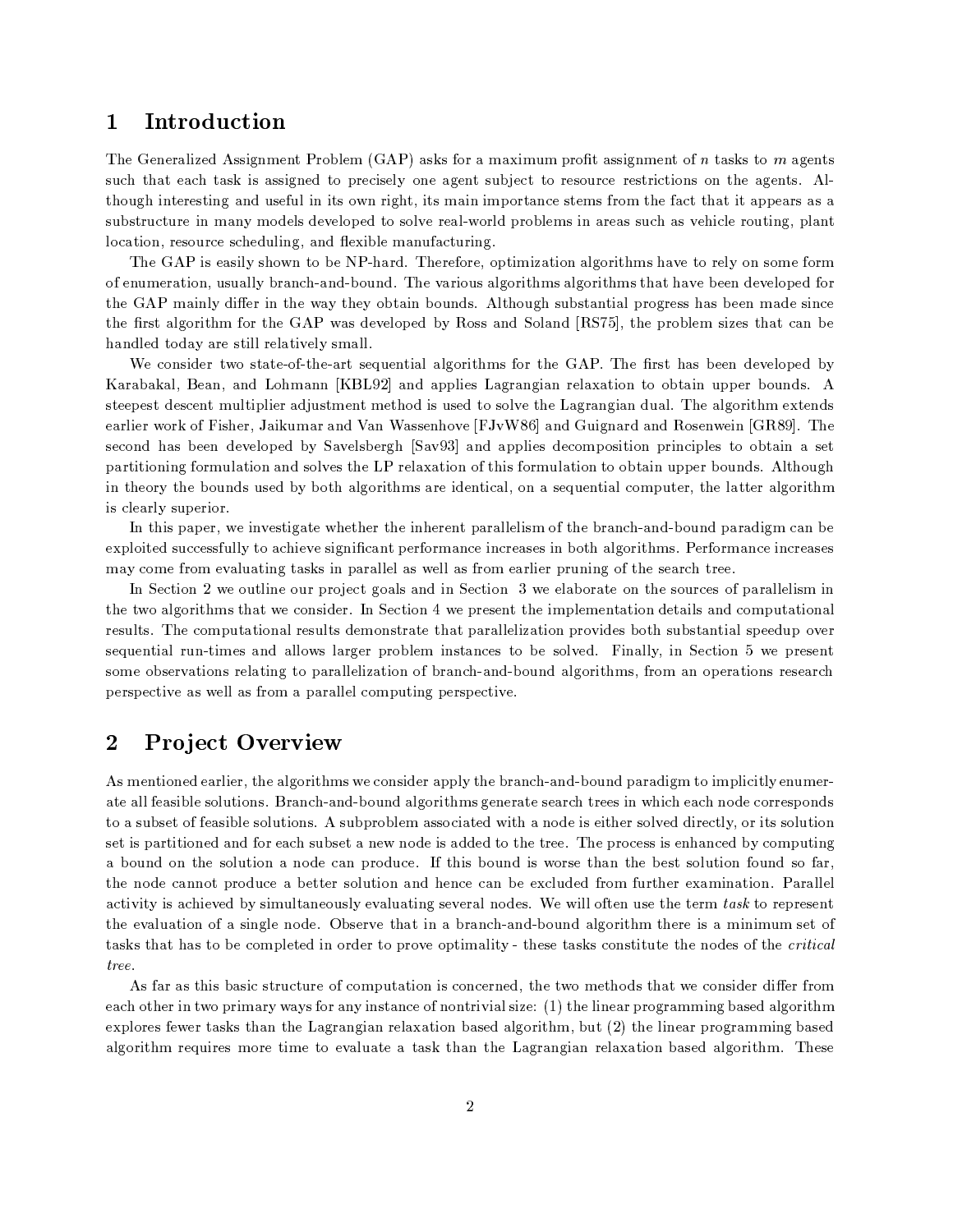characteristics suggest that our linear programming based implementation will be more suited to "coarsegrained" hardware platform, whereas our Lagrangian relaxation based implementation will benefit from a more "medium-grained parallelism" hardware platform.

Our primary goals in attempting to parallelize the GAP were two-fold.

- 1. We wanted to be able to solve instances with sizes that are not computationally viable in the sequential environment.
- 2. We wanted to explore various approaches to parallelize the branch-and-bound algorithm and implement a scalable scheme which shows good speedups.

In addition, we wanted to investigate how easy (or hard) it is to parallelize the two sequential branch-andbound algorithms and to study if their inherent differences make one of them more amenable to parallelization than the other.

To these ends, we implemented our own version of the linear programming based branch-and-bound algorithm for a cluster of 6 Sun SPARC-1 and SPARC-2 workstations, using the PVM [Sun90] message passing library and the CPLEX linear programming library [Inc93], and parallelized the Lagrangian relaxation based branch-and-bound algorithm of Karabakal [Kar92] for the 64-node KSR-2 [Res92] (a cache coherent cache only memory architecture shared memory machine). We tested both algorithms on a small set of random instances, generated according to distributions suggested in Martello and Toth [MT90]. We have only experimented with instances in class D, in which there is a correlation between objective values and knapsack weights, since this class contains the most difficult instances.

The remainder of this abstract presents the design issues and computational results for our PVM and KSR implementations.

### 3 Solution Approach

The algorithms we consider have two sources of parallelism. First, the computation of the upper bounds involves the solution of multiple independent knapsack problems *(intra-node parallelism)*. Multiple processors can be used to solve the knapsack problems simultaneously to speedup the upper bound computation. Secondly, the branch-and-bound paradigm involves the solution of many independent subproblems *(inter*node parallelism). Multiple processors can evaluate distinct subproblems simultaneously to speedup the search process. Note that the use of one source of parallelism does not preclude the use of the other and both can be used in conjunction, if one has the necessary computational resources.

We briefly discuss the trade-offs between exploiting just intra-node parallelism, exploiting just inter-node parallelism, and exploiting both intra- and inter-node parallelism that motivated our design choices. If we choose just intra-node parallelism, we have to consider the costs that result from state sharing, i.e., the computation to communication ratio should be high, so that the gain in computation time is not lost. Also there should be "enough" parallelism within each node for this method to be effective. The factors affecting inter-node parallelism are the cost of distributing the nodes to the various processors and the presence of a "sufficient" number of nodes at any given instant (the breadth of the search tree) so that processors are not idling. Inter-node parallelism could benefit from the faster pruning of the tree, because multiple paths are being explored in parallel.

Since we have a low to medium number of processors available for both implementations, we wanted to use the source of parallelism that would be most beneficial, given our resources. A profiling of the sequential code indicated that a sufficient number nodes were available at any given instant to successfully exploit internode parallelism. Furthermore, the time to evaluate a node is relatively small, so that implementation costs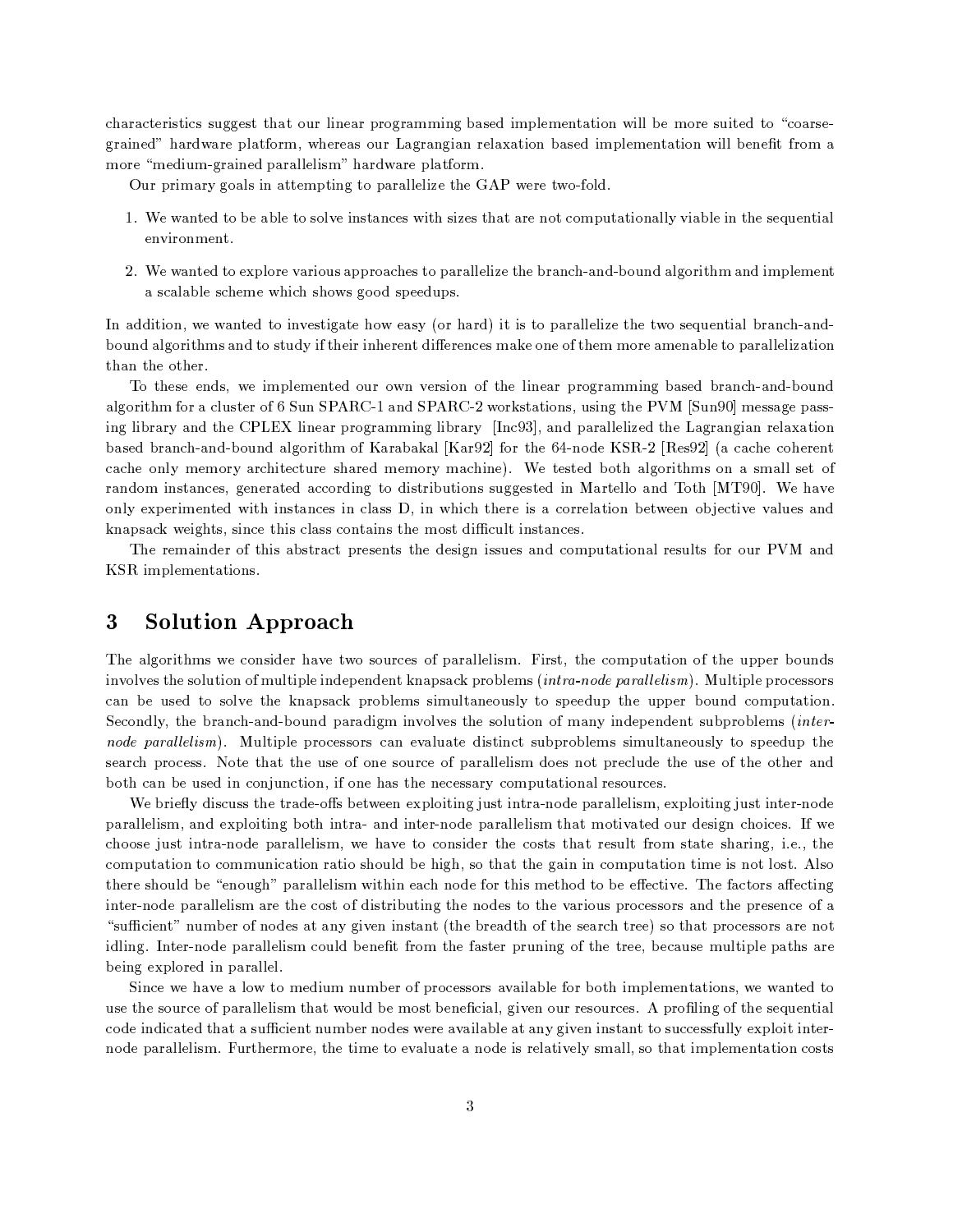for managing multiple processors to compute upper bounds might be a factor even if all other factors are beneficial for intra-node parallelism. Thus, as a first-cut, we chose to implement inter-node parallelism only. However, larger problem instances may benefit from exploiting both sources of parallelism, because for larger instances the per node time increases substantially. Therefore, parallelization of the multiple independent knapsack problems within each node is one of the future directions of our work.

A key detail in the implementation of inter-node parallelism is the distribution of tasks to the various processors. It is a common belief that for sequential branch-and-bound algorithms a best-bound search of the tree gives the best performance. Consequently, an efficient implementation of a branch-and-bound algorithm needs to maintain a priority queue of tasks. There are many choices for maintaining such a queue in a distributed setting but we observed that a simple centralized queue performed well and there were no bottlenecks caused by this queue access. This situation could change if there are a many more processors accessing the queue and hence greatly increasing contention. Since most of the total execution time ( $>85\%$ ) is spent in node evaluation, a sophisticated distributed queue implementation will not significantly change the overall costs. However, since a distributed queue could lead to lesser contention and hence better overall performance, it may be worth considering such an implementation.

We now discuss the specific details and computational results of each of our implementations.

### $\bold{Implement}$ 4

### **PVM** Implementation  $4.1$

The LP-based sequential algorithm of Savelsbergh [Sav93] uses a column generation scheme to solve the linear program. In his implementation, all generated columns are kept in memory for the duration of the execution of the algorithm, and at each node only the relevant columns are used. In our implementation, none of the columns are permanently kept in memory, and at each node all relevant columns have to be regenerated. We decided upon this scheme for two reasons. First, maintaining a "global column pool" accessible to all PVM processes in the message-passing PVM environment would involve substantial memory and communication overheads, and would greatly increase the complexity of the parallel program. Secondly, we felt that maintaining local column pools would not be of obvious benefit, since the algorithm does not assume any relation between successive nodes evaluated by a given PVM process. (After our computational experiments, we now feel that local pools may be of some benefit, and implementing such a scheme is one of future directions of our work.) We rejected outright the possibility of sending the entire column pool with each node message, because it would require an extreme amount of memory and would greatly increase the communication costs. We discuss the consequences of our decisions in the next section.

For reasons of better potential scalability, our first PVM version utilizes a distributed node-queue scheme. After initialization by a process designated the "host", each task (one per workstation) takes a node message (if any) from its local "best-bound" queue (which maintains unevaluated nodes in order of nonincreasing bound values), evaluates the node (solves the LP using a column generation scheme), then, in case of an integral solution, broadcasts the new lower bound to all other PVM processes (to allow them to prune their node queues if possible), or, in the case of a fractional solution, places one of the two child nodes in its local queue and sends the other child node to another PVM process for placement in its queue. The recipient of the second child node is chosen at "random" (weighted so that processes on faster workstations are given preference over processes on slower workstations). This method is suggested by Karp and Zhang [KZ88] and provides relatively good load-balancing.

After running several 10x50 class D test instances, we noticed that in general the slower machines were terminating later than the faster machines, and that the idle times of the faster machines were much higher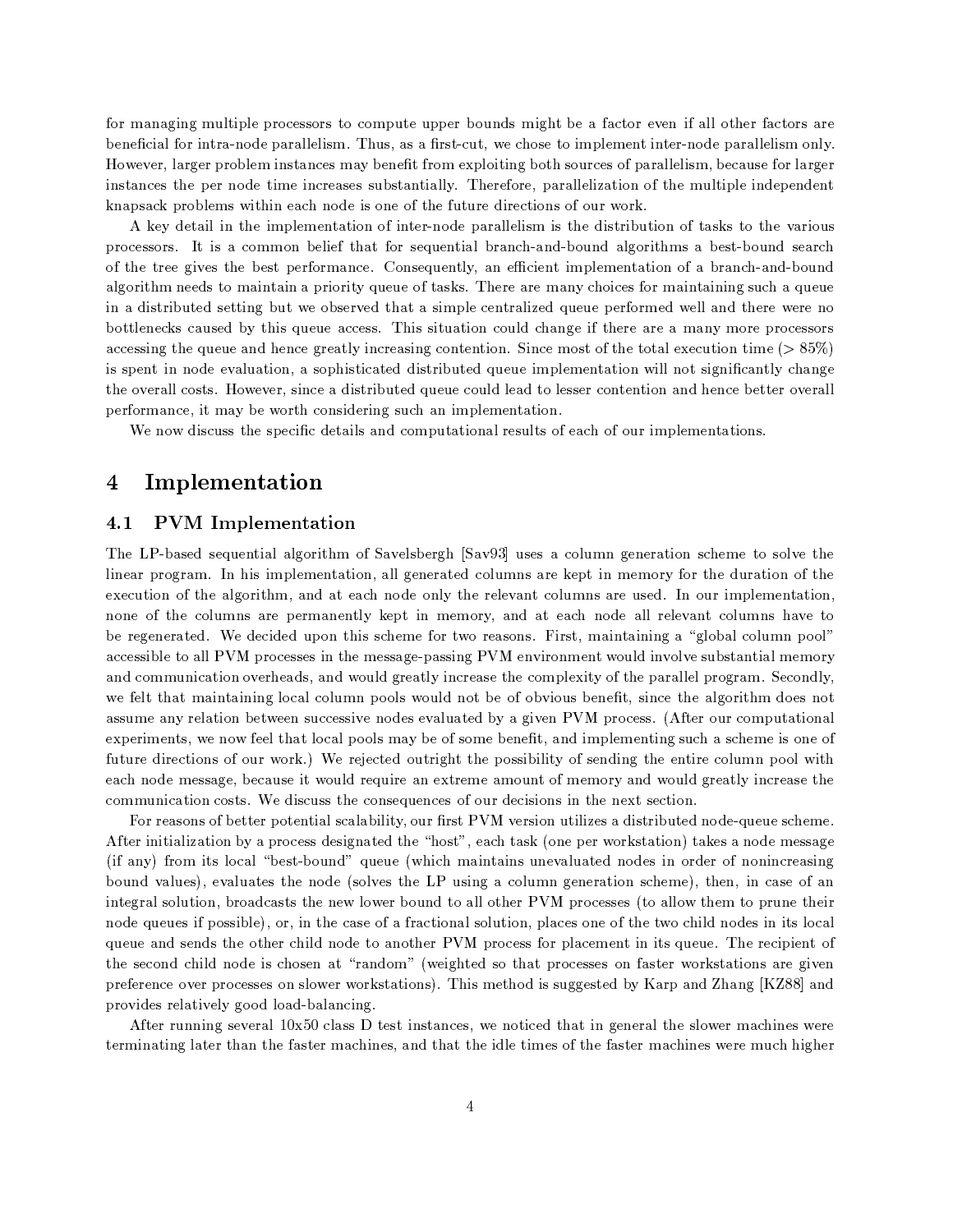|                |            | Distributed  |             | Distributed |                 |             |                         |
|----------------|------------|--------------|-------------|-------------|-----------------|-------------|-------------------------|
| Problem        | Sequential | Send 1 Child |             | Send both   |                 | Centralized |                         |
|                |            | Time         | $S$ peedup* | Time        | $S$ peed $up^*$ | Time        | $S$ peedup <sup>*</sup> |
|                | a          | 5737         | $-NA-$      | 6098        | $-NA-$          | 5275        | $\mbox{-NA-}$           |
| $\overline{2}$ | 3574       | 1484         | 2.40        | 1156        | 3.09            | 876         | 4.07                    |
| 3              | 3278       | 956          | 3.42        | 1099        | 2.98            | 916         | 3.57                    |
| 4              | 9034       | 2198         | 4.11        | 2665        | 3.38            | 2456        | 3.67                    |
| 5              | 11985      | 3237         | 3.70        | 3328        | 3.60            | 3114        | 3.84                    |

\* Speedup is with respect to the sequential time

<sup>a</sup> Could not complete due to insufficient memory

Table 1: Execution Times (in seconds) for  $10x50$  Class D Problems using 6 Processors

|         | Keep    | Don't keep | Slowdown |
|---------|---------|------------|----------|
| Problem | Columns | Columns    | Factor   |
|         | 1220    | 3334       | 2.73     |
| 2       | 269     | 1067       | 3.97     |
|         | 155     | 975        | 6.29     |
|         | 1876    | 2894       | 1.54     |
|         | 1385    | 3465       | 2.50     |

Table 2: Execution Times (in seconds) for the problems on the RS/6000 (sequential)

than those of the slower ones. To ensure that keeping one child node is not biasing our load balancing method, we also created a second distributed queue version that sends both child nodes to other PVM processes. This new "send both" scheme did not improve the execution times in general. We therefore created a third PVM version around a centralized queue process. This effectively prevents any load imbalance (at the cost of a small increase in processor idle time), as well as making termination detection more straightforward.

### 4.1.1 PVM Results

The resulting times for our PVM implementations, using 6 processors, are shown in Table 1.

As the data in the table shows, all of the parallel implementations provide significant speedup over the sequential times. Note, however, that no consistent difference in total time can be seen between the parallel implementations. In the "distributed versus centralized queue" this seems to indicate that time gained by ensuring that "fast machines finish last" is not all that substantial. The lack of a clear winner between the distributed queue methods indicates that keeping one child local is not currently a benefit or a disadvantage. Given that an average of 85-95% of the total execution times were spent in the LP and knapsack code, the addition of one extra send per node evaluation is expected to have minimal impact.

As discussed above, our implementation does not keep column data between node evaluations, but rather recomputes necessary columns for each node. The original sequential algorithm kept all columns around (marking those currently unusable) for the lifetime of the run. The two methods were compared (using the same problem set) on an IBM RS/6000 and the results are given in Table 2.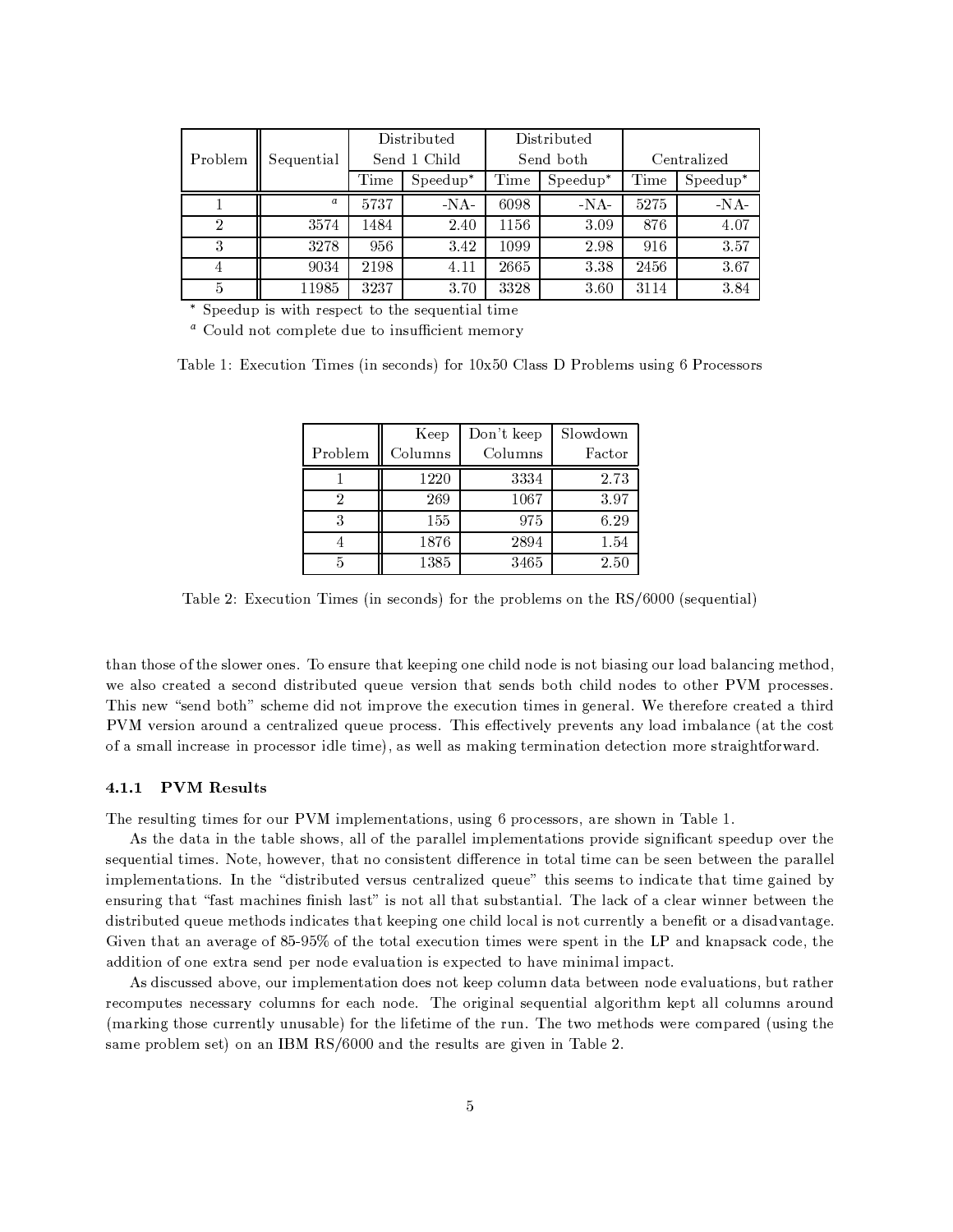The results clearly demonstrate that not keeping the columns around between node evaluations incurs a substantial amount of overhead due to recomputation of old columns. Although for reasons that we mentioned earlier, keeping a global column pool is not feasible on our PVM platform, this data does suggest that an implementation on a shared memory machine (like the KSR-2 or a network of workstations that provides a distributed shared memory abstraction), which could use a shared column pool with much greater efficiency, would likely result in even greater speedups.

#### $4.2\,$ **KSR** Implementation

In the KSR implementation, aided by the support for shared memory, we only considered a centralized queue implementation in which each processor takes nodes from and updates a shared priority queue. In order to ensure that processors do not interfere with one another, we serialized access to the priority queue with mutual exclusion locks. The other major modification was to ensure termination of the algorithm.

### 4.2.1 KSR Results

| Number of      | Problem Number |        |                |           |        |        |         |        |  |
|----------------|----------------|--------|----------------|-----------|--------|--------|---------|--------|--|
| Processors     |                |        | $\overline{2}$ |           | 3      |        | 4       |        |  |
|                | Time           | Queue* | Time           | $Queue^*$ | Time   | Queue* | Time    | Queue* |  |
|                | 550.91         | 50     | 519.61         | 110       | 554.74 | 81     | 3536.96 | 1021   |  |
| $\overline{2}$ | 278.60         | 45     | 142.00         | 41        | 285.58 | 82     | 1740.85 | 1006   |  |
| $\overline{4}$ | 102.37         | 20     | 73.34          | 40        | 146.78 | 75     | 532.97  | 224    |  |
| 8              | 65.12          | 21     | 61.40          | 72        | 125.93 | 174    | 261.55  | 279    |  |
| 16             | 45.92          | 7      | 59.64          | 104       | 60.92  | 81     | 150.94  | 441    |  |
| 24             | 53.27          | 28     | 58.34          | 128       | 61.52  | 55     | 101.33  | 244    |  |
| 32             | 54.87          | 25     | 54.66          | 123       | 60.61  | 56     | 97.50   | 468    |  |
| 40             | 52.14          | 29     | 52.87          | 111       | 64.54  | 127    | 93.17   | 535    |  |
| Best Speedup   | 12.00          |        | 9.83           |           | 9.15   |        | 37.96   |        |  |

Example runs of four 10x30 class D problems are shown in Table 3. As shown here spreading the work among

\* Average queue length of available tasks

Table 3: Execution times (in seconds) of  $10x30$  class D problems with differing # processors

more processors does lower the overall execution time, up to a point. As seen in problems 1 and 3, increasing the number of processors past a certain level (16 processors for both of these examples) does not result in further speedups, but slightly increases the execution time. This drop-off in performance gains occurs when any additional processors cease to improve pruning, and start to work on nodes not in the "critical tree"  $\frac{1}{1}$ . Any slight upturn in execution time is due to delay incurred while waiting for these useless evaluations to complete (this increase is bounded by the time to evaluate a single non-essential node). Even with this limit on the number of processors that could be gainfully used, all of the multiprocessor times shown here were far less than the time required for the sequential case (1 processor). Furthermore, very good speedups were observed  $(\sim 38$  using 40 processors for problem 4) when there was sufficient work. We are able to comment on the amount of work based on a couple of observations:

 $1$ It should be noted that the critical tree is dynamically determined so that at the time the processors take up tasks, it is not known whether they are in the critical tree or not.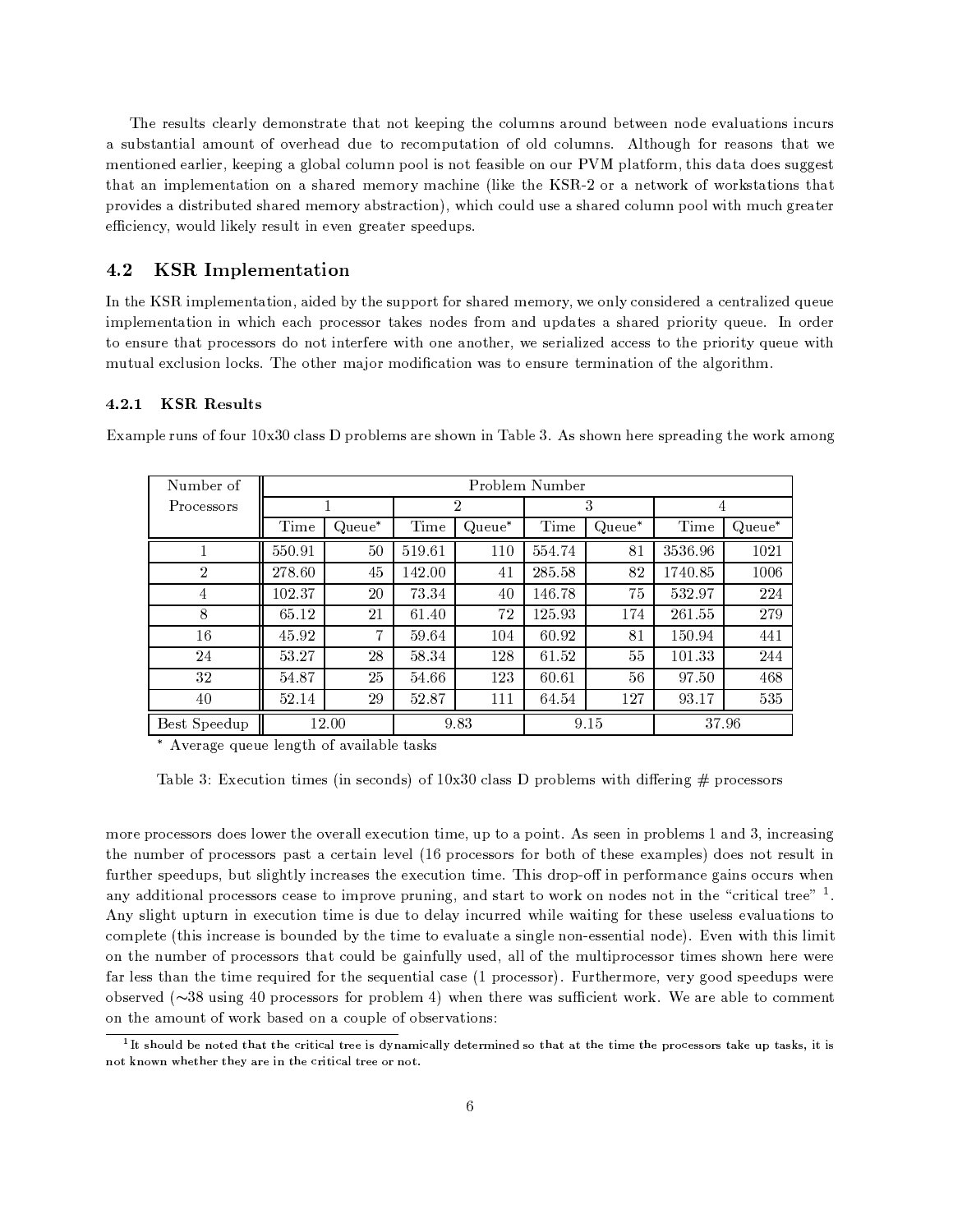- 1. The queue length for these cases is very small in fact in smaller problem sizes we saw that it remains 1 so that adding additional processors will not help.
- 2. If the critical tree has  $n$  nodes, then  $n$  is a ceiling on the potential speedup achievable with inter-node parallelism, as well as a limit on the number of processors that can be gainfully used in such a parallel implementation. This limit assumes a synchronous execution model with equal node evaluation times. But even empirically (on the KSR-2) we have observed this limit to hold. Clearly, this limit does not hold for implementations that exploit intra-node parallelism.

Because of the large number of node evaluations required, the algorithm of Karabakal, Bean, and Lohmann [KBL92] could not viably solve any of  $10x50$  instances of class D on the KSR using only a single processor. However, our parallel implementation on the KSR is able to solve many such instances, including the five that we listed previously for our PVM implementation. The results of the runs for those five problems are given in Table 4. Please note that these times should not be directly compared with the PVM method times: the number of processors, the hardware characteristics and the algorithm characteristics are drastically different.

| Problem |    | U  |   |  |
|---------|----|----|---|--|
| '⊤m≙    | ., | ∪ω | M |  |

Table 4: Execution times (in seconds) of  $10x50$  class D problem using 30 processors

### $\overline{5}$ **Discussion**

When designing and testing both the PVM and the KSR implementations the biggest factor affecting our decisions was that 85% or more of the total execution time is used in "node evaluation" (LP and knapsack for the PVM implementation, Lagrangian dual and knapsack for the KSR implementation), with the communication and support code (e.g. initialization, termination, results gathering and display) constituting less than 15% of the total time. This time breakdown implies that improvements in non-"node evaluation" code will likely have less impact on overall performance than will improvements in the node evaluation code. Viewed another way, this means that achieving a better node distribution and load balancing scheme at the cost of decreased communication and support code efficiency would likely improve the overall performance.

Our two main "performance enhancement guidelines" follow from the above observations. First, the support and communication code should first be optimized for load balancing, then for speed and efficiency. Secondly, one should make as many improvements as possible that reduce the node evaluation time. These improvements can be made by using more efficient sequential techniques (e.g. keeping columns in the LP case) and by taking advantage of further parallelism (e.g. performing the multiple independent knapsack problems for each node in parallel).

Our results for the KSR approach also indicate that simply throwing more processors at a problem will not always result in improved performance. Depending on the size and shape of the critical tree for a given problem instance, adding processors beyond a limit will result in no further increase in speed, and will actually decrease performance to some extent.

In summary, parallel execution can provide improved performance if the critical tree can be evaluated in parallel. By studying two distinct solution techniques we have found that this is indeed possible, and have been able to make the following observations: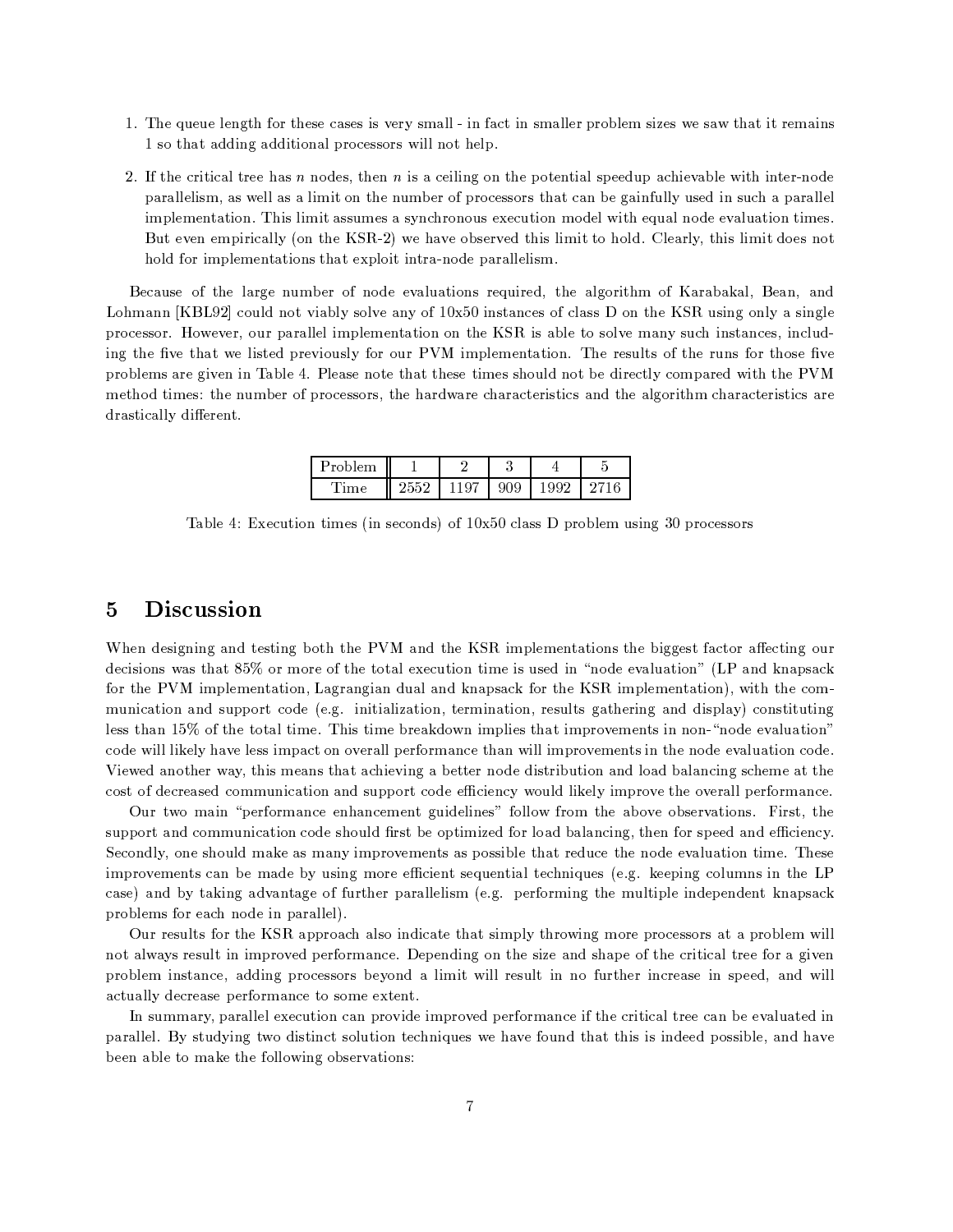- $\bullet$  Execution time is dominated by node evaluations, i.e., 80%-85% of the time. Thus optimizing message passing performance, and control overhead, etc. is not a large source of performance improvement. It is also the reason why performance is not quite as sensitive to these factors.
- In a heterogeneous network (mixed speed workstations) slower processors can substantially increase execution time. Associated queue lengths are reduced at a much slower pace and these times can dominate execution time. A (simple) load balancing scheme can alleviate most of these bottlenecks.
- In the PVM version, the use of a simple centralized queue is sufficient for relatively large problem sizes and incurs relatively low overhead for queue management. In the KSR version, overhead of locking (synchronization for queue access) is minimal even up to 40 processors ( $\lt 2\%$  in most cases).
- Algorithms should just find enough parallelism to solve the critical tree in parallel. Beyond that most of the work is spent in creating and solving nodes that are non-essential.
- Some support for state sharing (a la distributed shared memory) can substantially improve performance in the PVM version by facilitating the use of optimizations used in serial implementations.
- With low overhead queue access, and small computation/communication ratio, intra-node parallelism on the KSR was not a viable option.

### **Research Contributions** 6

#### $6.1$ **Operations Research Perspective**

As shown in the PVM and KSR results sections, not only are we able to obtain substantial performance gains over the sequential algorithms, but we are able to solve instances not computationally viable with the sequential algorithms. It should be noted that these increases are obtained by parallelizing well-known sequential algorithms. This indicates that one can exploit the benefits parallelism without spending an excessive amount of time and effort in designing specialized parallel algorithms. Our approach has the additional advantage that any future sequential algorithmic improvements could likely be reflected in the parallel version as well.

### $6.2$ **Parallel Computation Perspective**

Based upon the number of nodes required and the time needed to evaluate a node, we were able to characterize a branch and bound algorithm in terms of its granularity. We used this characterization to indicate which of our two platforms, PVM (coarse-grained) and KSR (medium-grained), would be best suited to each of our base algorithms. In the design of future parallel branch and bound programs, one could therefore use this guideline to make a good match between the available sequential code and the available hardware platforms. In terms of scalability, because of the number of nodes available to be executed and the relatively lower frequency of queue access, a simple central queue gave good speedups and proved to be fairly scalable for the problem sizes we considered.

Our results also suggest that a shared memory platform is more suited to branch and bound than is message-passing hardware. Aside from the "ease of programming" issue, a shared memory machine is a better match to the dynamic nature of the processors' interaction with the node queue (e.g. retrieving a node, pruning based upon a new bound).